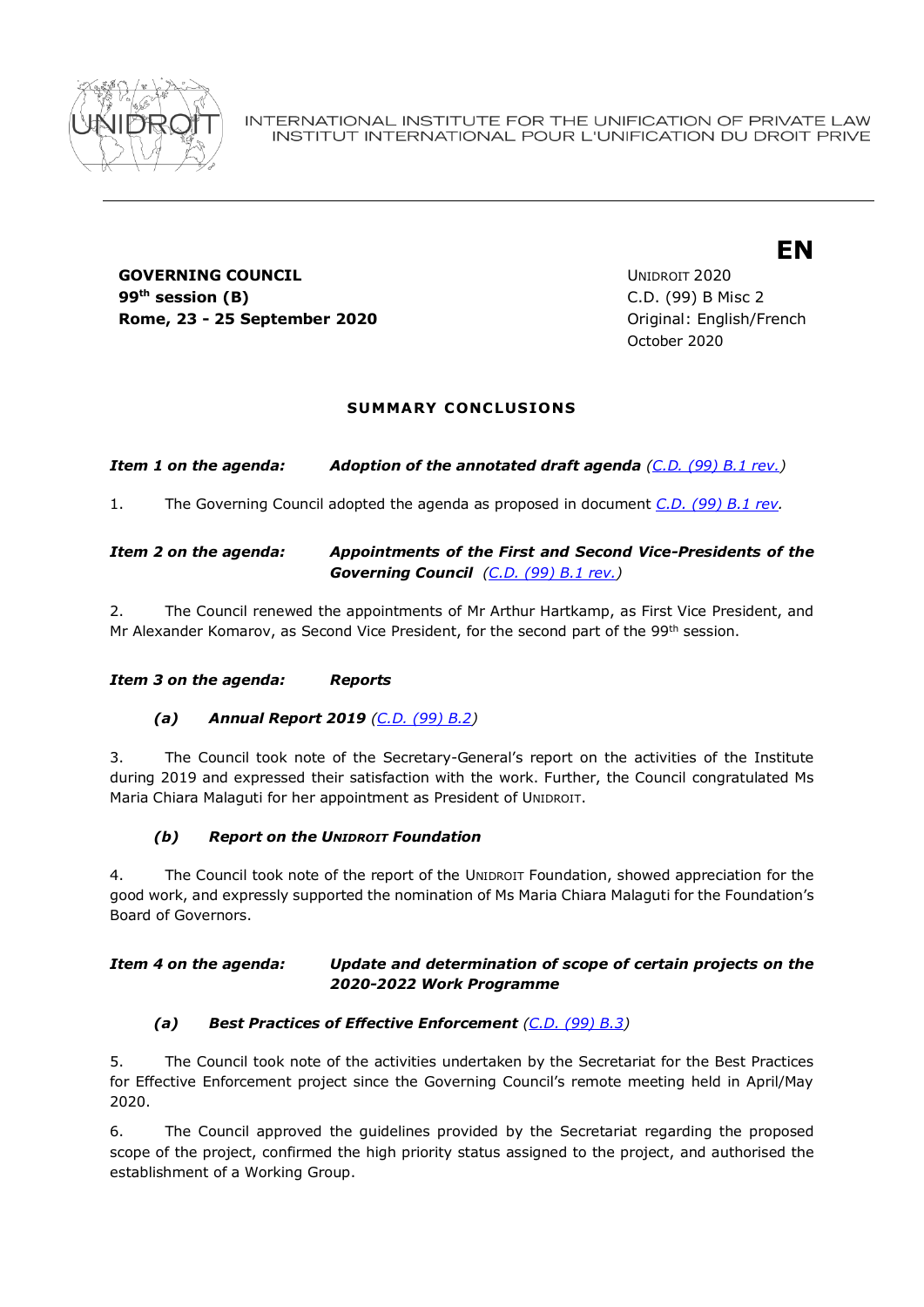# *(b) Work on Artificial Intelligence, Smart Contracts and DLT [\(C.D. \(99\) B.4](https://www.unidroit.org/english/governments/councildocuments/2020session/cd-99-b/cd-99-b-04-rev-e.pdf) rev.)*

7. The Council took note of the Secretariat's preparatory work for the proposed Digital Assets Project undertaken since the 99<sup>th</sup> Governing Council remote meeting held in April/May 2020 and confirmed the high priority status given to the project, allowing the Secretariat to establish a Working Group.

8. The Governing Council approved the temporary change of name of the project to "Digital Assets and Private Law" and decided in favour of an "enhanced" structure for the project which would entail setting up a Steering Committee composed of additional experts from different technical and legal fields and reflecting a diversity in terms of legal systems background and geography.

# *(c) Legal Structure of Agricultural Enterprises [\(C.D. \(99\) B.5\)](https://www.unidroit.org/english/governments/councildocuments/2020session/cd-99-b/cd-99-b-05-e.pdf)*

9. The Governing Council took note of the feasibility study and authorised the Secretariat to conduct further research and preliminary consultations with a view to convene a colloquium and subsequently establish a core expert group to define the potential scope, content, and form of such an instrument.

## *(d) Bank Insolvency [\(C.D. \(99\) B.6\)](https://www.unidroit.org/english/governments/councildocuments/2020session/cd-99-b/cd-99-b-06-e.pdf)*

10. The Governing Council took note of the information provided and agreed with the proposed action plan leading to the drafting of a feasibility study to be presented to the Governing Council at its 100th session.

## *Item 5 on the agenda: Model Law on Warehouse Receipts [\(C.D. \(99\) B.7\)](https://www.unidroit.org/english/governments/councildocuments/2020session/cd-99-b/cd-99-b-07-e.pdf)*

11. The Governing Council took note of the preparatory work undertaken by the Secretariat for the proposed Model Law on Warehouse Receipts Project since the remote meeting of the 99<sup>th</sup> Governing Council session held in April/May 2020, and confirmed their recommendation that the General Assembly approve the inclusion of this item in the 2020-2022 work programme.

## *Item 6 on the agenda: Development of a Model Law on Factoring [\(C.D. \(99\) B.8\)](https://www.unidroit.org/english/governments/councildocuments/2020session/cd-99-b/cd-99-b-08-e.pdf)*

12. The Governing Council took note of the progress made by the Factoring Model Law Working Group at its first session.

## *Item 7 on the agenda: UNIDROIT instruments in the COVID-19 pandemic [\(C.D. \(99\) B.9\)](https://www.unidroit.org/english/governments/councildocuments/2020session/cd-99-b/cd-99-b-09-e.pdf)*

13. The Council took note and commended the Secretariat for its work in preparing a series of guidance documents regarding the impact of COVID-19 on the application of a number of leading UNIDROIT instruments (*e.g.,* the Note of the UNIDROIT Secretariat on the UNIDROIT Principles of International Commercial Contracts (UPICC) and the COVID-19 Health Crisis, as well as the UNIDROIT, the Food and Agriculture Organization of the United Nations (FAO) and the International Fund for Agricultural Development (IFAD) joint document providing guidance on the legal implications of the COVID-19 pandemic on contract farming operations).

14. The Council encouraged the Secretariat to continue its additional COVID-related work on ALIC and the International Wills Convention, as well as its related outreach initiatives.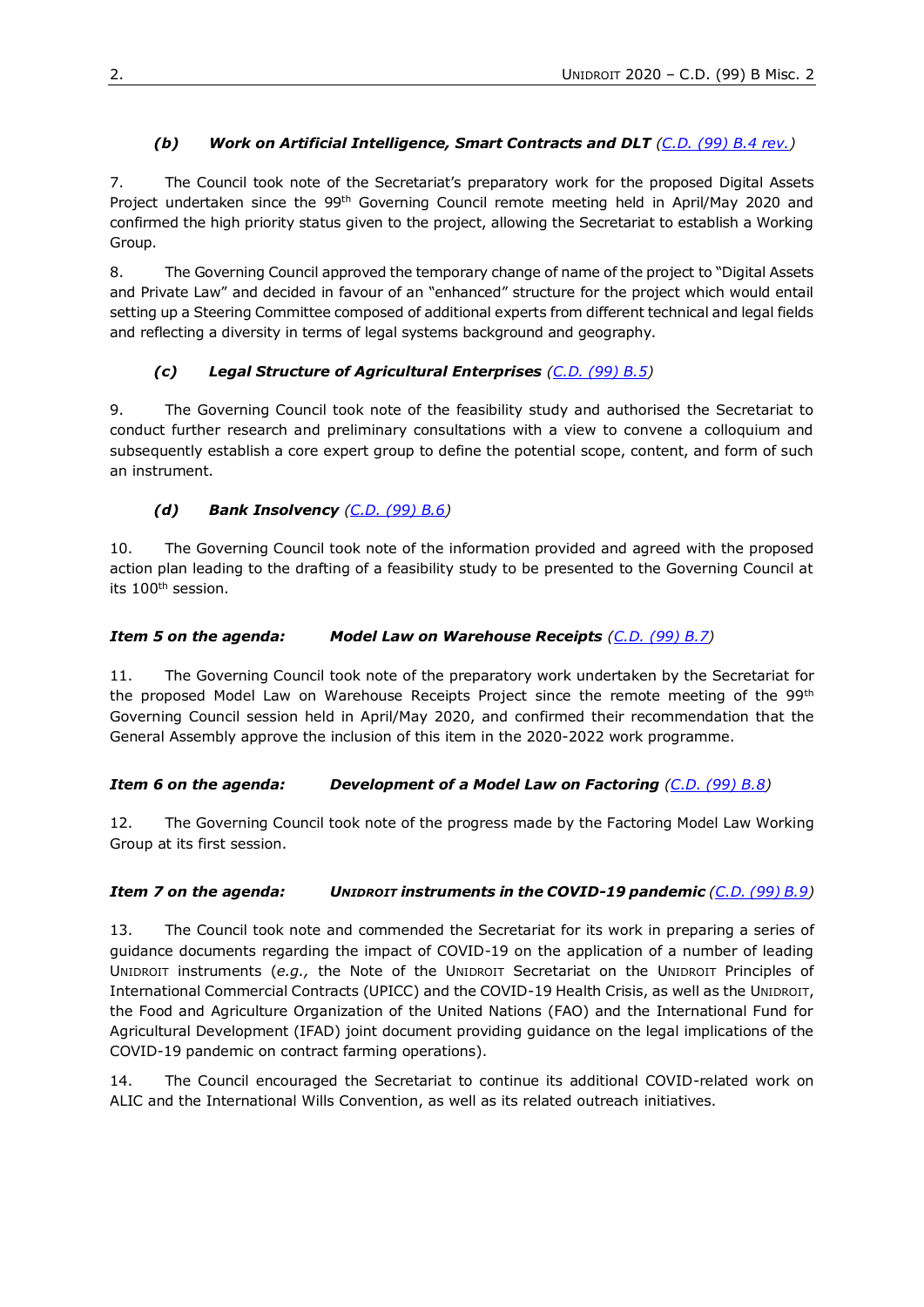#### *Item 8 on the agenda: Transnational civil procedure: Adoption of ELI-UNIDROIT regional rules [\(C.D. \(99\) B.10](https://www.unidroit.org/english/governments/councildocuments/2020session/cd-99-b/cd-99-b-10-rev-e.pdf) rev.)*

15. The Governing Council welcomed the update relating to the joint European Law Institute (ELI)/UNIDROIT project on the development of regional rules based on the adaptation of the American Law Institute (ALI)/ UNIDROIT Principles.

16. The Council congratulated UNIDROIT and ELI for the extraordinary work and agreed with the adoption of the ELI- UNIDROIT Model European Rules of Civil Procedure.

## *Item 9 on the agenda: International Sales Law: Adoption of Tripartite Legal Guide to Uniform Legal Instruments in the Area of International Commercial Contracts (with a focus on sales) [\(C.D. \(99\) B.11\)](https://www.unidroit.org/english/governments/councildocuments/2020session/cd-99-b/cd-99-b-11-e.pdf)*

17. The Governing Council took note of the discussions held during the  $53<sup>rd</sup>$  session of the commission of the United Nations Commission on International Trade Law (UNCITRAL) and acknowledged the work undertaken by the Hague Conference on Private International Law (HCCH).

18. The Council expressed its gratitude for the work of the three sister organisations and authorised the publication of the Tripartite Legal Guide to Uniform Legal Instruments in the Area of International Commercial Contracts (with a focus on sales), with the limited adjustments approved by the UNCITRAL Commission at its 53rd session (July 2020).

## *Item 10 on the agenda: Private Law and Agricultural Development: Adoption of a Legal Guide on Agricultural Land Investment Contracts [\(C.D.](https://www.unidroit.org/english/governments/councildocuments/2020session/cd-99-b/cd-99-b-12-e.pdf)  [\(99\) B.12\)](https://www.unidroit.org/english/governments/councildocuments/2020session/cd-99-b/cd-99-b-12-e.pdf)*

19. The Council expressed its appreciation for the finalisation of another joint project and approved the UNIDROIT/FAO/IFAD Legal Guide on Agricultural Land Investment Contracts, subject to possible minor adjustments during the process leading to the approval by the partner organisations.

20. The Council noted the prospective programme of activities for the implementation of the Legal Guide in 2020-2021.

*Item 11 on the agenda: International Interests in Mobile Equipment*

#### *(a) Implementation and status of the Luxembourg Rail Protocol and of the Space Protocol [\(C.D. \(99\) B.13\)](https://www.unidroit.org/english/governments/councildocuments/2020session/cd-99-b/cd-99-b-13-e.pdf)*

21. The Council welcomed the information provided by the Secretariat on the Institute's depositary functions and on the activities undertaken for the promotion of the implementation of both the Luxembourg Rail Protocol and the Space Protocol.

## *(b) Implementation and status of the MAC Protocol [\(C.D. \(99\) B.14\)](https://www.unidroit.org/english/governments/councildocuments/2020session/cd-99-b/cd-99-b-14-e.pdf)*

22. The Council commended the Secretariat for the outcomes of the Diplomatic Conference and noted the update regarding the activities held after the Conference and the results of the first meeting of the Preparatory Commission.